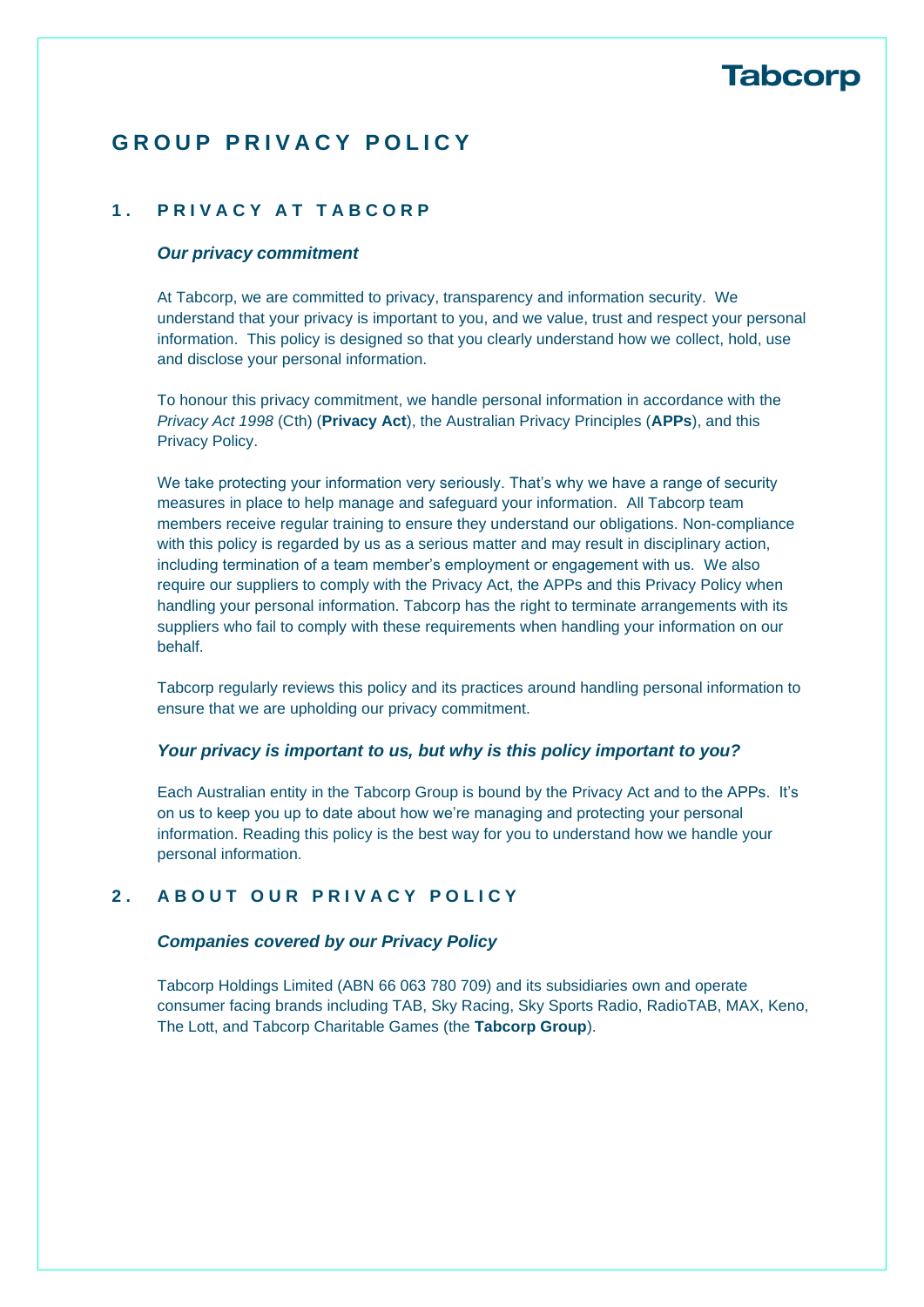#### *Important definitions*

In this Privacy Policy:

- the Tabcorp Group is also referred to as **Tabcorp**, **we**, **us**, or **our**;
- our employees and contractors are referred to as **team members**;
- our lotteries retail franchisees and agents are referred to as our **lotteries retailers**;
- our keno agents and licensed venues that offer keno are referred to as our **Keno venues**;
- our wagering agents and licensed venues that offer our TAB products are referred to as our **TAB venues**;
- our gaming venue partners who receive services from MAX are referred to as our **gaming venues**;
- our lotteries retailers, Keno venues, gaming venues and TAB venues are collectively referred to as **our retail network**;
- an **account** is an account or membership program that we offer to you via any Tabcorp website, mobile device application (App), or in our retail network that allows you to use our products and/or services;
- **personal information** means information or an opinion about you, or any information that can be used to identify who you are; and
- this Privacy Policy is also referred to as **policy**.

## **3 . W H A T T Y P E S O F I N F O R M A T I O N D O W E C O L L E C T A N D H O L D ?**

### *Personal Information*

We need to collect some of your personal information to provide you with our products and services and generally manage our business. On some occasions, the law, conditions of our licences, and gambling rules require us to collect it. The kind of personal information we collect depends on how and why you are engaging with us, but it could include:

- **contact information** name, address, email address, and telephone number;
- **identification verification information** date of birth, drivers' licence, passport, birth certificate, visa information and/or utility bills;
- **banking or payment details** credit card, bank account, PayPal account details or other payment details;
- your purchasing behaviour and transaction history with us;
- **your online interactions** with our websites, Apps, social media channels, communications, and advertising and third-party websites and apps that display our advertising;
- **video and voice data** voice recordings and data when you interact with us by telephone or through voice assistant technology; and video surveillance at certain Tabcorp premises and in our retail network; and/or
- **location, device and system data** information about your device and system like your IP address, and your physical location via your mobile device information where you have opened an account with us, or accessed or used your existing account, using your mobile device – the specific location data collected depends on the platform you are using and your mobile device or account settings.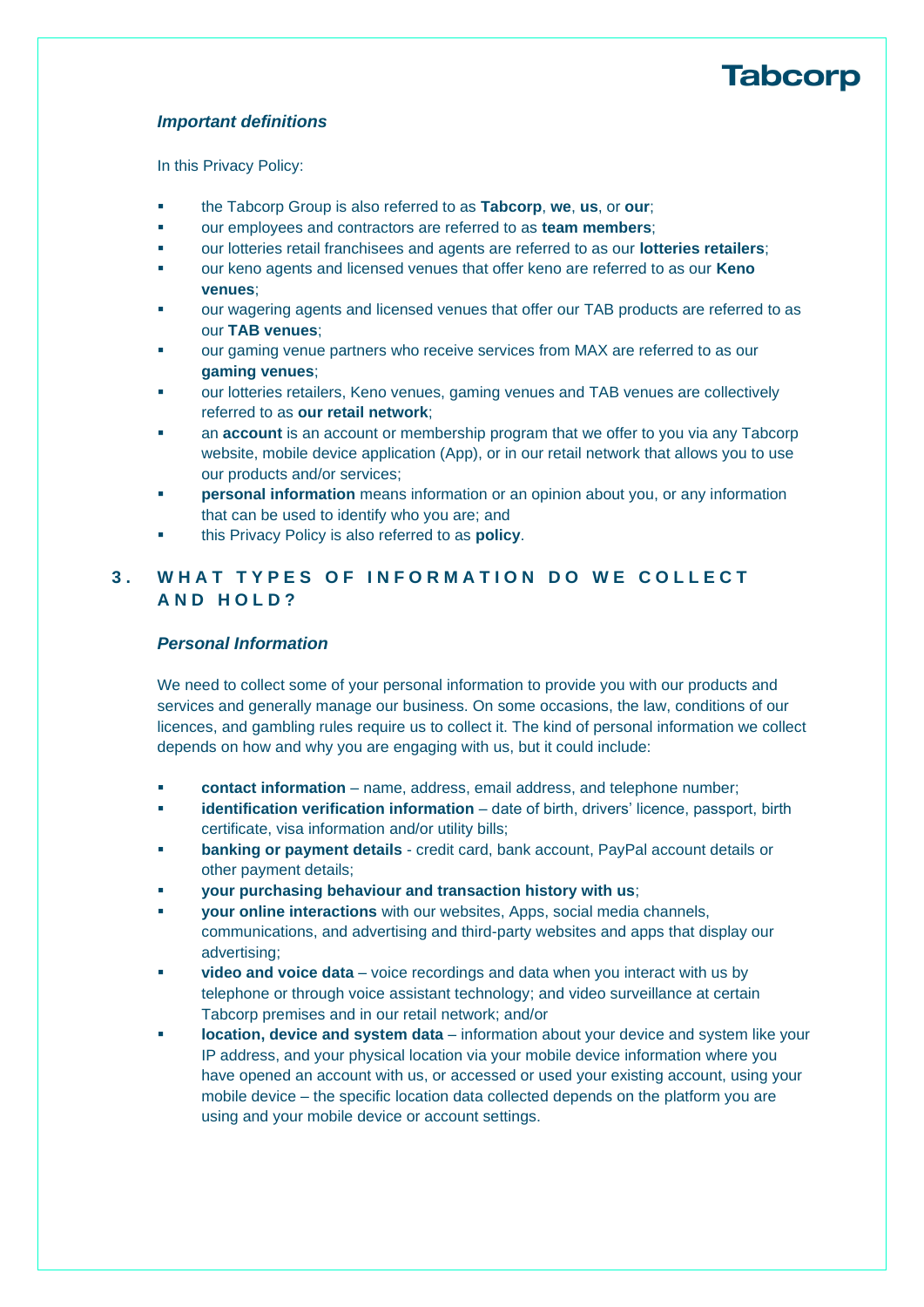#### *Do we collect sensitive information?*

The Privacy Act places additional obligations and protections on your sensitive personal information such as your race, ethnicity, political opinions, religious or philosophical beliefs, sexual orientation, criminal record or health information.

There are occasions where we need to collect, use and disclose sensitive information. These are set out in section [10](#page-6-0) and section [13](#page-9-0) of this policy. If we need to collect this type of information, we'll ask your permission, except where otherwise allowed by law.

## **4. HOW DO WE COLLECT YOUR PERSONAL I N F O R M A T I O N ?**

Where possible, we will collect your personal information from you directly. We do this when you interact with us:

- via our websites, mobile Apps, social media channels, (including through cookies, see section [9\)](#page-5-0):
- over the telephone:
- **■** when using our product terminals; and/or
- by mail, email or in person.

Where it is not practical to collect your personal information from you, we may collect it from third parties and other sources. For example:

- credit reporting bodies and customer data validation service providers, who help assess your risk to our business under the AML/CTF Act and our "know your customer" obligations, see section [8](#page-4-0) for more detail;
- our share registry provider;
- institutional investors (e.g. banks) that offer customers investment products incorporating Tabcorp shares;
- our retail network;
- a supplier of training, research, or marketing consultancy services to us;
- public sources (e.g. social media and search websites);
- our industry regulators; and/or
- any other relevant Commonwealth, state or territory government authority or agencies.

If you do not provide us with your personal information, we won't be able to provide our products and services to you and any account that you may hold will operate with restrictions. For example:

- if you don't provide the necessary information we require to verify your identity, we may place restrictions on your account and you may not be able to access our products or services, or access your funds until such time as we do verify your identity; and
- if you decline or are unable to provide information we're required to collect for customers using our wagering products and services under the AML/CTF Act, we may place restrictions on your account until you provide that information.

We may also be unable to:

- issue or administer any Tabcorp shares you have applied for (e.g. pay you dividends or send you important shareholder communication); and/or
- provide certain products and services to our retail network.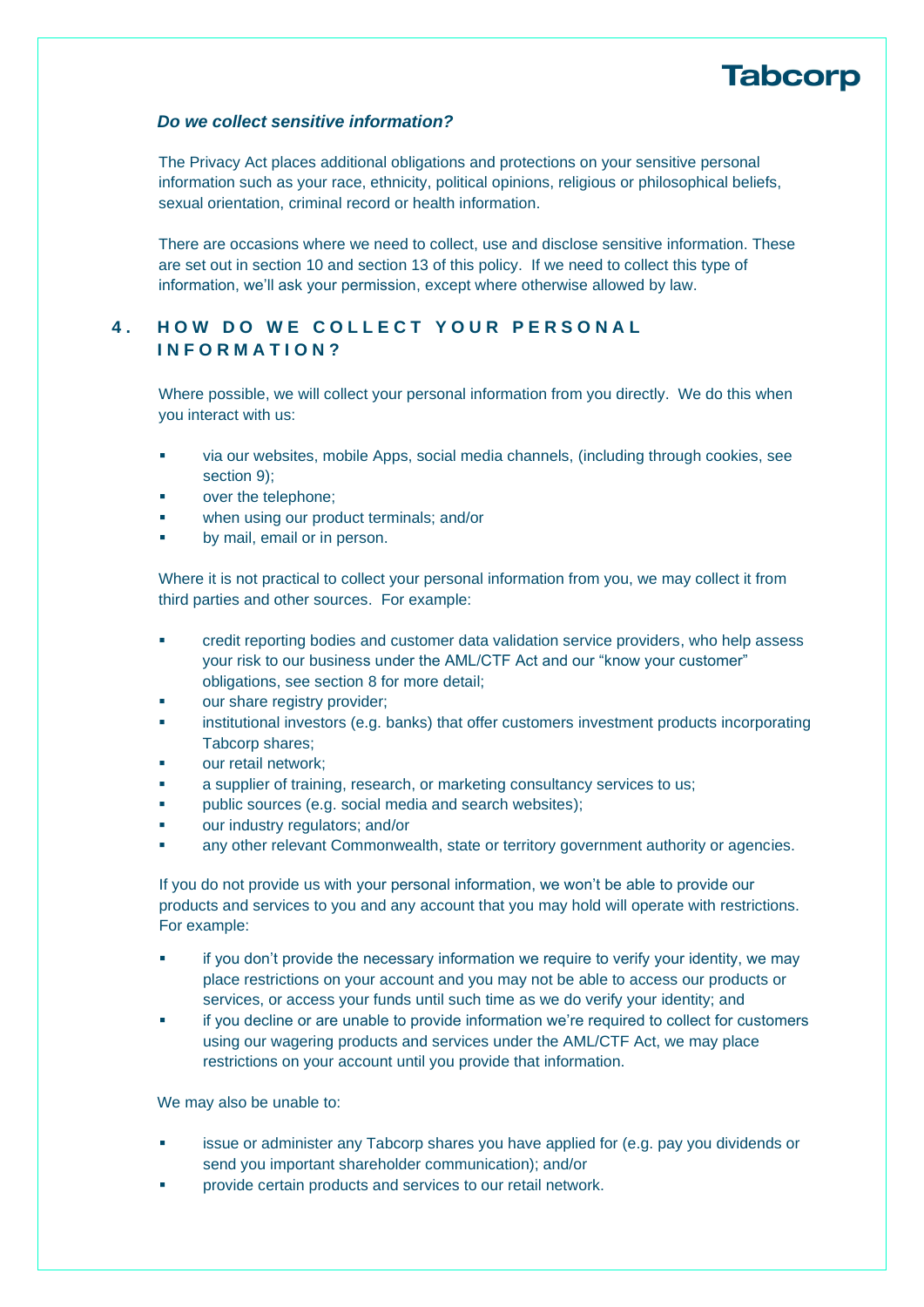### **5 . H O W D O W E U S E Y O U R P E R S O N A L I N F O R M A T I O N ?**

We use (and at times disclose) the personal information we have about you to **provide you with our products and services** and to **manage our business**, which includes the following purposes:

- to meet our **legal requirements** including to verify your age and identity;
- to perform **administrative and operational tasks** including account management, systems development and testing, risk management, investigation of unlawful activity, staff training, maintaining our records, market and customer satisfaction research or collecting debts;
- to **manage, administer and improve the quality of our products and services** and our retail network;
- to **personalise your online experience and market our products and services** to you (for more information on marketing, please see section [9\)](#page-5-0);
- to **undertake analytics activities** that inform our product development initiatives and marketing campaigns;
- to **administer our responsible gambling programs** (for more information on responsible gambling, please section [10\)](#page-6-0); and
- for other reasons where the law, the conditions of our licences and relevant rules may require or allow us to use your personal information.

## **6 . W H O D O W E S H A R E Y O U R P E R S O N A L I N F O R M A T I O N W I T H ?**

Where we share your personal information, we do so in accordance with this policy. Before we share it, we ensure we have appropriate arrangements in place with the recipients of your personal information requiring them to keep it secure and confidential. Depending on how you engage with us, we will disclose your personal information as follows:

- among the **Tabcorp Group**;
- where you have consented to that disclosure, for example, to a secondary contact you nominate;
- to our **third party service providers** that we engage directly to provide you with our products and services and manage our business, including:
	- o third parties that help us manage our AML/CTF risks and obligations (see section [8](#page-4-0) for more information);
	- o third parties as part of our responsible gambling programs;
	- $\circ$  third parties that provide us with technology solutions to manage our business and support our platforms;
	- o our print partners when we send you direct mail; and
	- $\circ$  third parties that provide us with marketing consulting, research and / or targeted advertising services,
- to our **industry regulators** so that we can respond to enquiries, to comply with laws and comply with the conditions of our licences;
- to **credit reporting bodies** (for more information on credit reporting bodies, see section [8\)](#page-4-0);
- to our **professional advisers**, consultants, contractors and subcontractors;
- to banks, financial institutions and **payment processing providers** so that we can process any payments to you;
- to our **retail network** so that it can provide you with our products and services;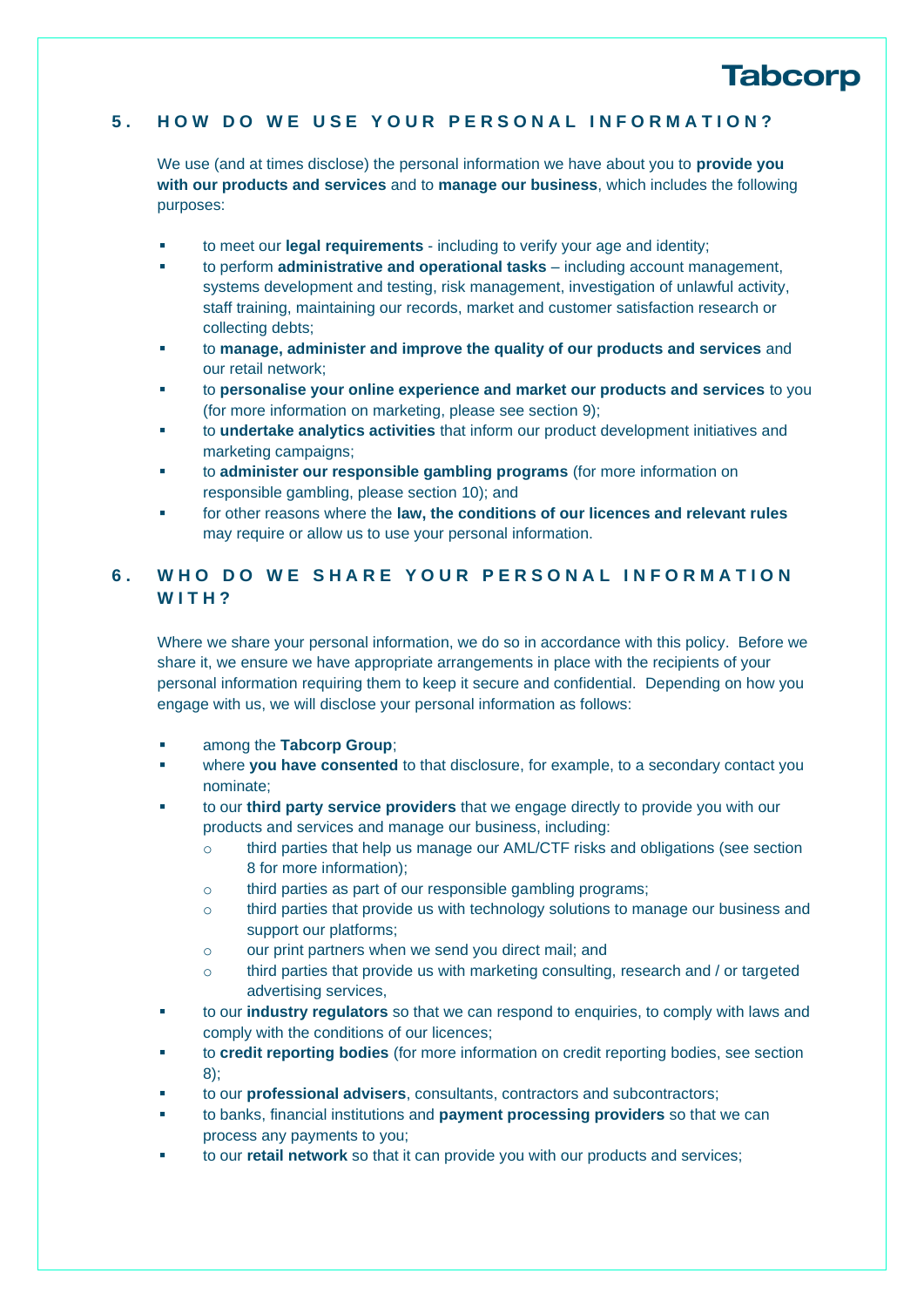

- to our **racing industry and sporting industry partners** to help them maintain the integrity of a sport or racing code; and
- to our **charity partner**, The 50-50 Foundation Ltd so that it can send you information about its products and services (see section [9](#page-5-0) for more information).

### **7 . D I S C L O S U R E O F Y O U R P E R S O N A L I N F O R M A T I O N O V E R S E A S**

Sometimes the third parties we disclose your information to are overseas. For example, some of the service providers who provide us with marketing, identification and fraud detection services, cloud and data storage services, and technology support are in:

- the United States of America:
- **■** the United Kingdom;
- Japan;
- Ireland;
- India;
- Philippines;
- Poland; and
- Vietnam.

If we send your information overseas, we take all commercially reasonable steps to make sure that any overseas recipient handles your information in accordance with the APPs.

### <span id="page-4-0"></span>8. **HOW DO WE USE YOUR CREDIT INFORMATION?**

Sometimes we are required to verify your age and identity before we can provide you with our products or services. We use credit reporting bodies to assist us with this. Credit reporting bodies use the names, residential address and dates of birth contained in credit information files relating to you and other people to prepare an assessment to verify your age and identity.

By using our products and services or accessing an account that you hold with us, you expressly agree and consent to us:

- disclosing your name, residential address and date of birth to credit reporting bodies; and
- asking credit reporting bodies to assess whether the information we provide to them matches the information they hold about you in their credit information files.

If we can't verify your age and identity using that information, we will notify you.

If you do not wish to have your identity verified by a credit reporting body, you must contact the customer service team relevant to the products and services you are seeking to use or access and we can discuss other options with you.

- TAB wagering customer service team on 131 802
- The Lott lotteries customer support team on 131 868
- Keno Keno customer support team on 1800 056 066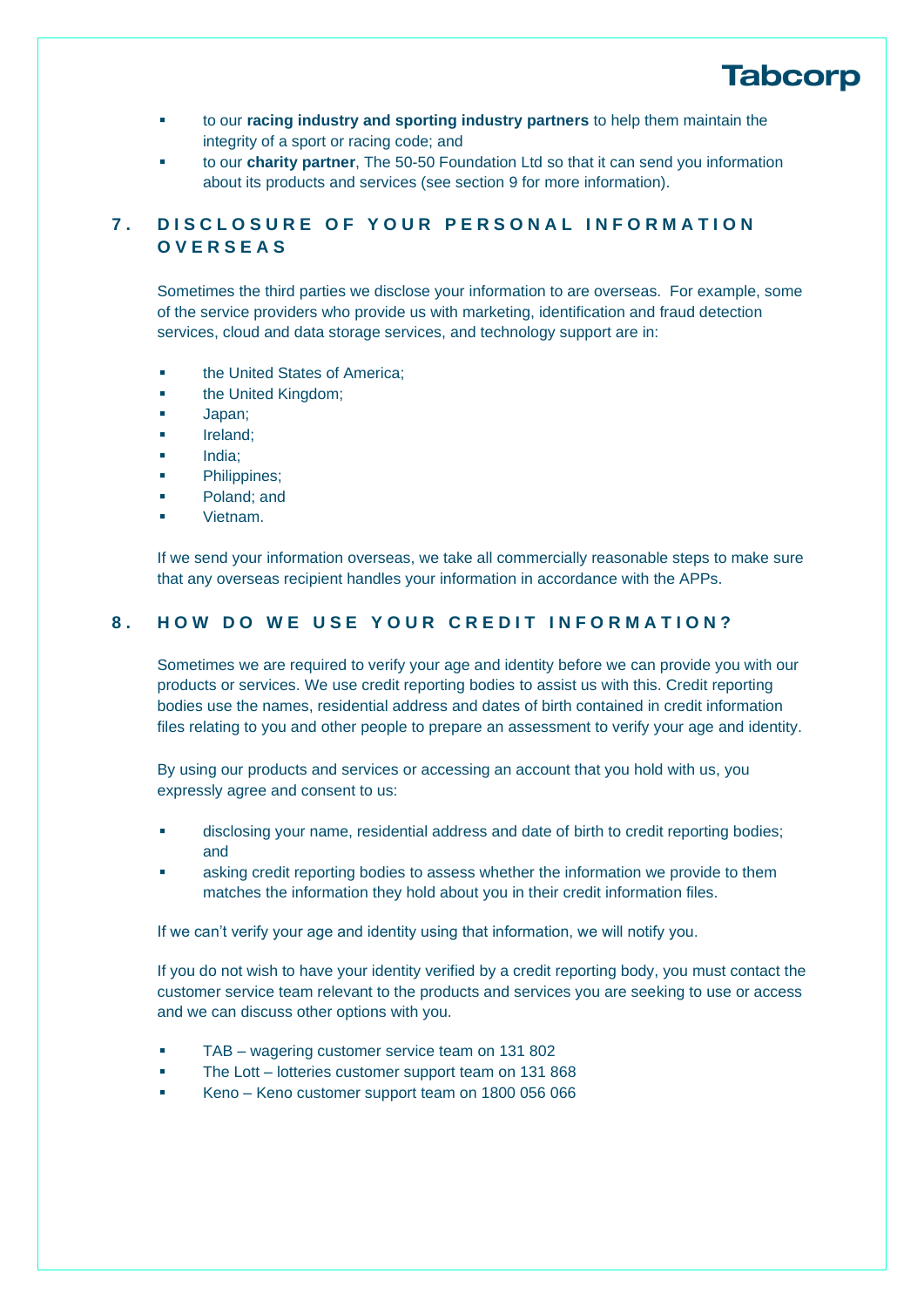Where you use a wagering product or service or access a wagering account, we do this to help us verify your identity for the purpose of the *Anti-Money Laundering and Counter-Terrorism Financing Act 2006* (Cth) (**AML/CTF Act**). The obligations we have under the AML/CTF Act may require us to:

- request additional personal information from you (e.g. confirmation of your account transactions, your occupation and / or your employer);
- collect information about your transactions on any accounts, including any email you send to us, and to report activity externally;
- collect other information about you that we reasonably require to help assess your risk to our business; and / or
- disclose any of that information to our regulators, industry bodies, and other gambling operators.

### <span id="page-5-0"></span>**9 . D I R E C T M A R K E T I N G A N D R E S E A R C H**

#### *Direct Marketing*

We use your personal information to send you information and show you advertisements about our products and services that we think you would be interested in. Generally, we will only use your personal information to tell you about the products and services that you seek to use directly. For example, if you hold a Keno account with us, we will use your personal information to tell you about products and services that are relevant to Keno. Sometimes, we will also use your personal information to tell you about our other products and services, or the products and services of:

- our racing and sporting industry partners;
- our charity partner, The 50-50 Foundation Ltd:
- our retail network:
- our club and hotel industry partners.

We may tell you about these things directly by mail, email, SMS text message, push notifications (if they are enabled on your device), MMS or phone calls. We may also show you advertisements via targeted online advertising on other websites and personalised advertising on our own websites and mobile Apps. There is more detail on how we do this, and how you may opt-out, below.

#### *Targeted online advertising*

As mentioned above, we also use your personal information to market our products and services to you using internet-based marketing tools. We use digital platforms such as Facebook, Google, LinkedIn, Instagram and Adobe as well as marketing agencies to deliver services that we've asked them to provide, and to allow them to tell you about our products and services that may be of interest to you based on your recent interactions with us.

These companies do not use your personal information for their own purposes.

We may have our marketing agencies contact you using your personal information that they already hold, or we may provide your personal information to them to serve you with more relevant advertising about our products and services.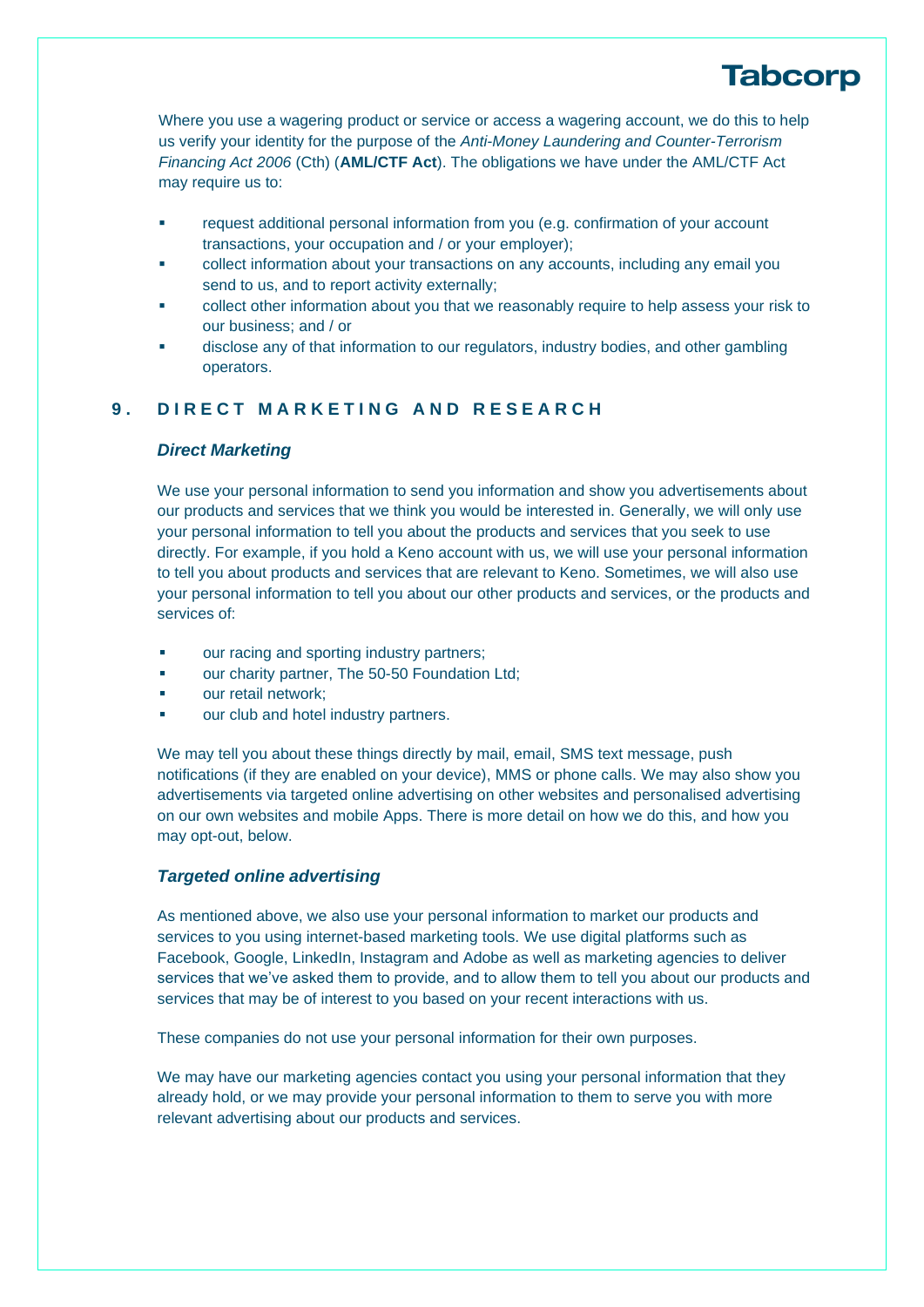You can hide most targeted advertising by following the prompts in that advertising. Hiding that advertising means you won't get served online advertising because of the personal information we hold and disclose. You may still see similar advertisements based on your anonymous browsing history and untargeted advertisements.

#### *Personalising your visit to our website and mobile Apps*

If you use our website or mobile Apps we may show you personalised offers and content. We can do this using your customer or account numbers and by using cookies. Cookies allow a website or application to identify and interact with your computer. Cookies are small files that store information on your computer, TV, mobile phone or other device. They enable us to recognise you across different websites, services, devices and browsing sessions. This can take the form of automatically assigning you to the correct jurisdiction based on your location, altering website navigation based on your most visited pages or displaying game or event information based on your previous browsing or purchase history.

From time to time we may also use cookies from third party websites (for example, those that display our advertising) to personalise your online experience with us.

You can disable cookies through your internet browser settings. You can also delete cookies from within your browser's cache. If you disable or delete your cookies, you may still use our websites, but may not have access to certain parts of our websites.

#### *Analytics*

We derive aggregated and personalised insights about our businesses and brands from the personal information that we hold. These insights assist us in identifying trends and patterns that ensure we are developing the right products and services for our customers. This information also informs our marketing campaigns and helps us assess the effectiveness of the campaigns.

#### *Opting-out of direct marketing*

You can opt-out of receiving direct marketing communications anytime. How you opt-out will depend on the channel you received or saw the communication in. Each marketing communication will contain the specific instructions for you to opt-out.

If you are unable to locate this opt-out information, you may contact the relevant customer service centre below and they will record your marketing preference.

- TAB wagering customer service team via the online form located at help.tab.com.au/s/contactsupport
- The Lott [customersupport@thelott.com](mailto:customersupport@thelott.com)
- Keno [help@keno.com.au](mailto:help@keno.com.au)
- MAX [max@tabcorp.com.au](mailto:max@tabcorp.com.au)

### <span id="page-6-0"></span>**10. R E S P O N S I B L E G A M B L I N G**

Tabcorp is committed to delivering its products and services responsibly by supporting a wellregulated and responsible gambling industry, characterised by integrity at all levels. We take responsible gambling very seriously, and when you interact with us, we use your personal information to inform and maintain initiatives like our education campaigns, self-exclusion programs, pre-commitment limits, research and supporting counselling services.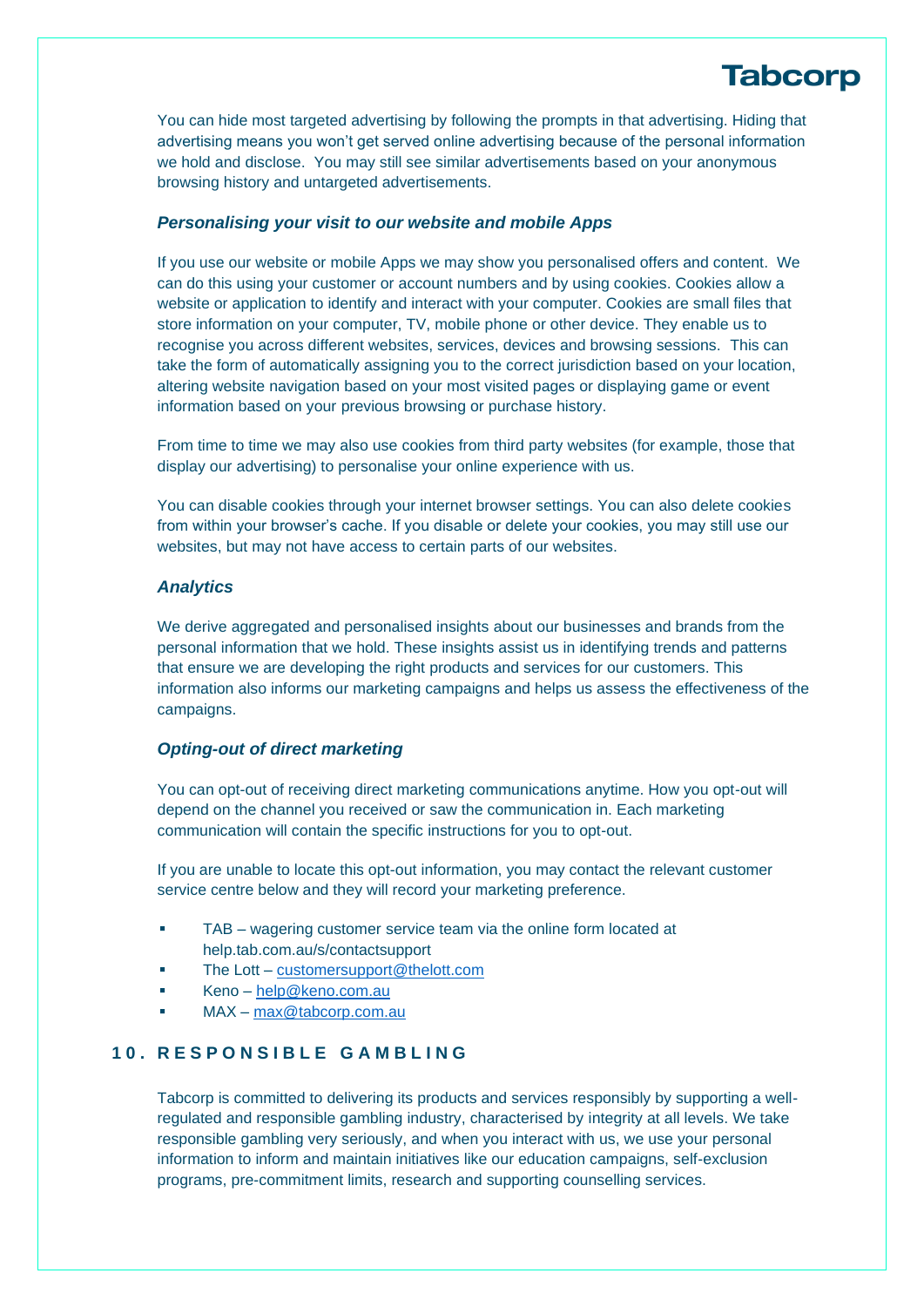Sometimes, we will collect your sensitive information (for example, your health information) so that we can administer our responsible gambling programs. Where we do this, we will only use this information for the purpose it was collected.

We may also monitor transactions on your accounts, emails you send us and information you provide to us during telephone calls to support you and enable you to make informed choices in line with our responsible gambling programs.

If we collect your personal information (that is not also health or other sensitive information) through a responsible gambling program, we use it for internal monitoring and to unlock insights that help us understand the impact our products, services and experiences have on our customers more broadly.

You can read more about our responsible gambling programs by visiting tabcorp.com.au/corporate-responsibility/responsible-entertainment.

## 11. HOW DO WE KEEP YOUR PERSONAL INFORMATION **SECURE?**

We've built security measures into our systems and processes to protect your personal information.

We store any hard copy and electronic records of your personal information in secure buildings and systems and only use trusted third party cloud storage providers. You can rest assured that we have various measures in place to protect and safeguard the personal information that we hold. We:

- train our team members in how to keep your information safe and secure;
- maintain computer and network security by using firewalls, identification codes and passwords;
- implement physical security such as locks and other security systems at our venues in our retail network; and
- maintain and monitor our online security systems, which includes restricting unauthorised access and backing up our systems.

#### *Do we combine your personal information?*

In some instances, where you have more than one account with us, we will combine your personal information into one account. This will only occur within a brand you are dealing with, and not across our brands. For example, if you have an online lotteries account and an account with a lotteries retailer, we will match those accounts so that is it easier for you to interact and receive services from us.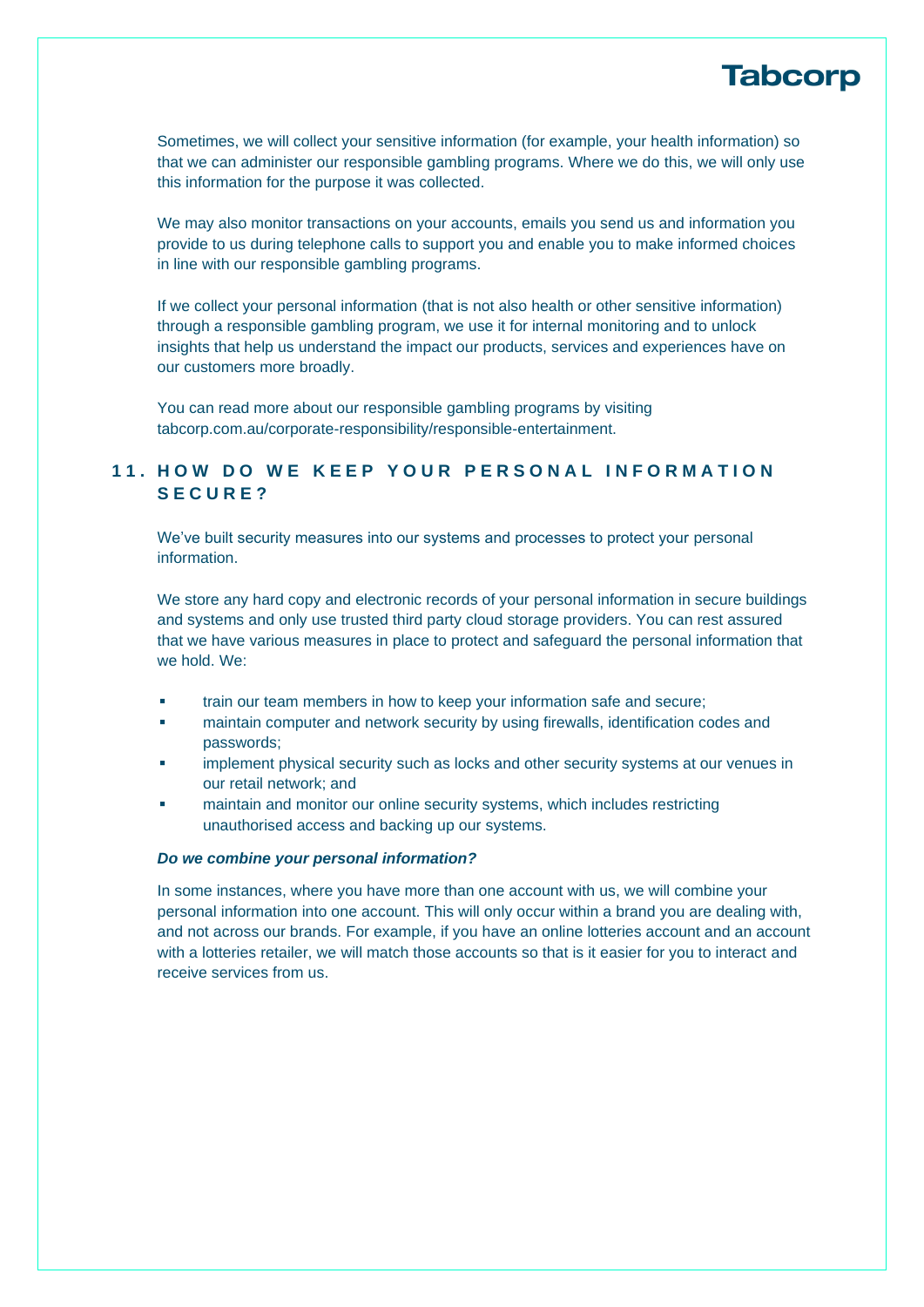

## 12. HOW CAN I ACCESS, UPDATE OR CORRECT MY **P E R S O N A L I N F O R M A T I O N ?**

The accuracy of the information we hold about you is as important to us as it is to you. We will take reasonable steps to ensure the information we collect, use and disclose is accurate and complete.

#### *How can I access my personal information?*

You can ask us for a copy of the personal information we hold about you, by writing to us.

Email: privacy@tabcorp.com.au Mail: Level 8, 180 Ann Street, Brisbane QLD 4000

We will need to verify your identity before we can process your request.

**Is there a fee?** There is no fee to ask for your information, but we may charge you an access fee to cover the time we spend finding and putting together the information you have a right to ask for. We will tell you any charges before we incur them.

**How long will it take?** The information we agree to provide to you will usually be available in 30 days of your request.

*Can we decline access?* In some cases, yes. In other cases, we may only give you access to certain information. For example, we might not let you see information that is commercially sensitive or where it has an unreasonable impact on the privacy of others or if we are investigating possible illegal activity and giving you access might affect those investigations. If we do this, we'll let you know why. If you disagree with us, you can let us know using the complaints procedure which we outline below.

#### *How can I update or correct my personal information?*

It's important that we have your correct information details, especially your contact information. You can check and update some of the information we hold about you by logging in to your account on our websites or Apps, or by calling us. You can ask us to update or correct the personal information we hold about you, by contacting the customer support team of the Tabcorp brand you are dealing with or by writing to us.

Email: privacy@tabcorp.com.au Mail: Level 8, 180 Ann Street, Brisbane QLD 4000

We won't charge a fee for this.

It's not always possible to remove or modify information in our databases, but we'll take reasonable steps to correct your personal information and action your request. If we decline your request, we'll let you know why and you can ask us to attach your incorrect personal information to a statement detailing that it is inaccurate.

If the incorrect information was disclosed to someone else pursuant to this policy, you may ask us to notify the third-party of the correction we've made. We will take reasonable steps to action your request.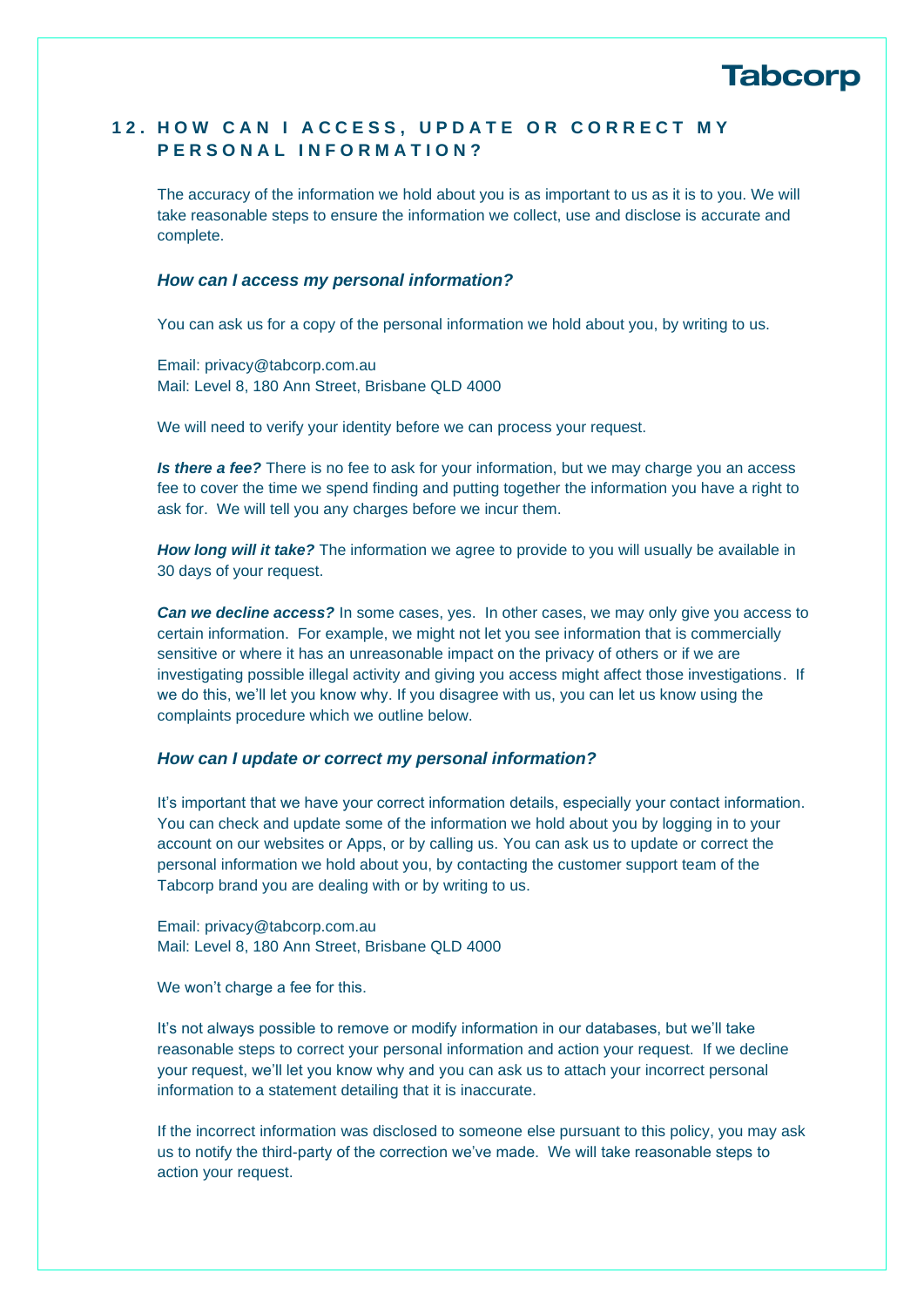### <span id="page-9-0"></span>**13. THINKING OF WORKING FOR US OR WORKING IN OUR RETAIL NETWORK?**

If we collect personal information about you for the purpose of working for us or in our retail network, we will collect, use and disclose it in accordance with this privacy policy. This section of our privacy policy explains some of the additional types of information we collect and different ways we use and disclose as part of the application process and your ongoing employment or engagement with us.

#### *Working for us or participating in our training programs*

If you're a team member, looking to become one, joining one of our training programs, or are otherwise engaged by us as a part of our workforce (directly or indirectly, e.g. as an employee of a labour supply company), we collect and hold personal information about you including:

- contact information name, address, email address, and telephone number;
- **application information** academic results and qualifications, expertise and experience, employment history, personal interests, salary expectations;
- **information regarding your right to work** citizenship, migration and/or visa status; and
- **sensitive information** criminal record, whether you are a politically exposed or sanctioned person, whether you are of Aboriginal or Torres Strait Island descent, any disability you may have; and
- your **tax file number**.

We will, where possible, collect this information from you directly. However, we may also:

- collect your personal information from a third-party supplying recruitment services to us, or a referee nominated by you; and/or
- search government records and publicly available sources, including social media and other internet sources.

How do we use this information?

- We use other personal information you provide to assess your suitability for a role with us.
- We use information regarding your right to work to determine whether you are legally entitled to work in Australia.
- We use background information about you, as part of our assurance program on the identity, honesty and integrity of prospective and current team members.
- We use your tax file number to assess our obligations to withhold any applicable taxes as well as to ensure our own compliance with regulations.
- We use information regarding whether you are of Aboriginal or Torres Straight Island descent, and/or any disability you may have, for the purpose of reporting de-identified data to relevant government and regulatory authorities.

Background checks may require us to disclose information about you to our regulators and to other third parties.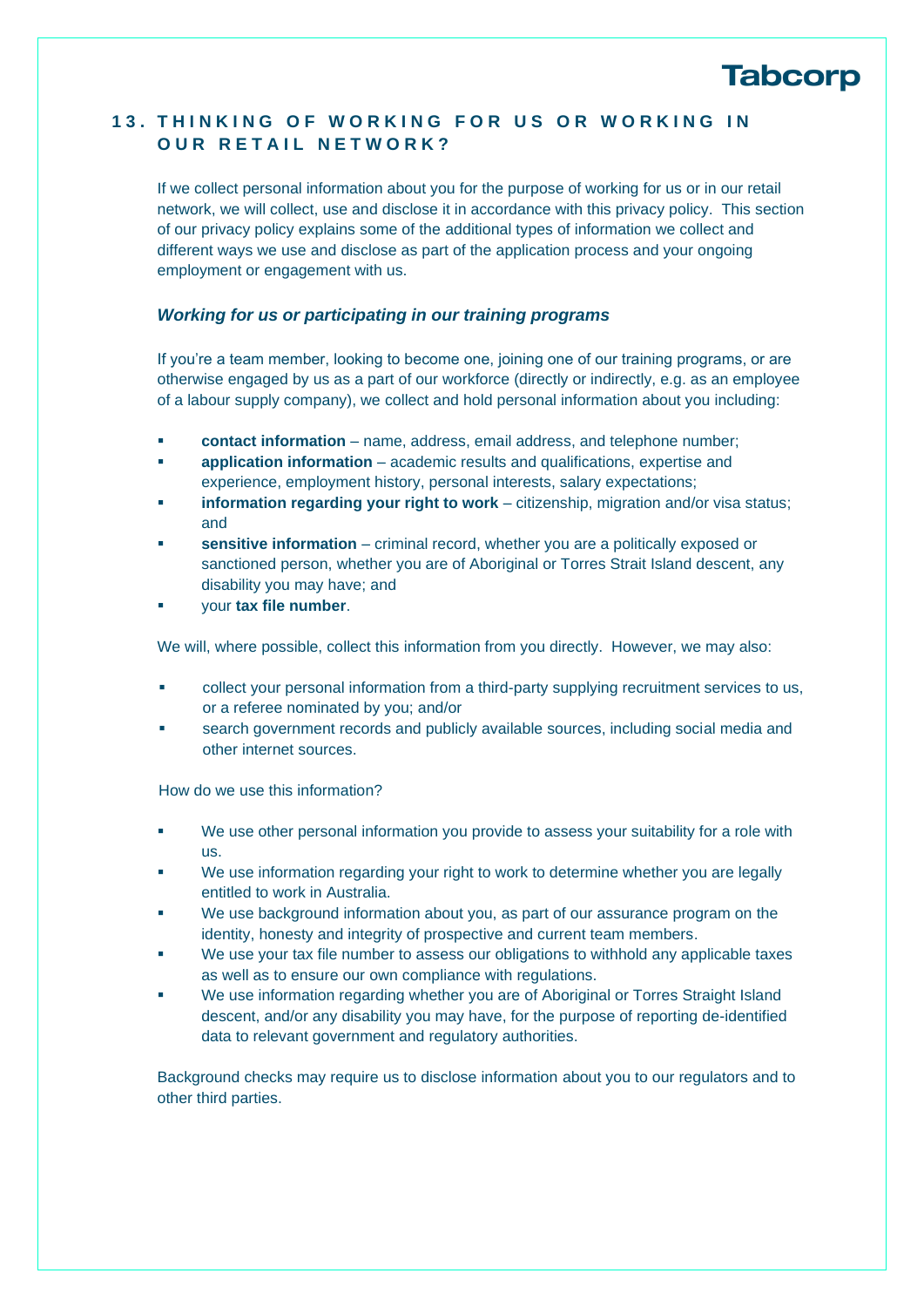#### *Working in our retail network*

If you're employed in our retail network, we may collect and hold personal information about you including:

- **contact information** name, address, email address, and telephone number;
- **employment details** copies of pay slips, rosters, proof of payment of wages, proof of payment of superannuation;
- **information regarding your right to work** citizenship, migration and/or visa status; and
- your **tax file number**.

We will, where possible, collect this information from you directly. However, we may also require your employer to release its records containing your information. Where we collect this information, it is to monitor your employer's compliance with relevant workplace laws including those under the *Fair Work Act 2009* (Cth) and/or where we suspect there is, or may be, an area of non-compliance by your employer.

### **14. H O W C A N Y O U M A K E A P R I V A C Y C O M P L A I N T ?**

If you have a concern about how we have handled your personal information or your privacy, let us know straight away so we can take steps to address your concern.

#### *How can you make a complaint?*

If we don't address your concern when you first raise it, you can make a complaint and we'll do our best to resolve it for you. To make a privacy complaint, please contact our Privacy Officer in writing.

Email: privacy@tabcorp.com.au Mail: Level 8, 180 Ann Street, Brisbane QLD 4000

It's helpful to us if your written complaint includes a brief description of what happened and when, and what outcome you'd like.

#### *How do we manage complaints?*

We treat all privacy complaints seriously. After you have lodged your complaint in writing, we will:

- investigate the circumstances of your complaint;
- assess your complaint with the aim of resolving it in a timely and efficient manner; and
- take steps to respond to you in a reasonable time, usually 30 days.

We ask that you cooperate with us during the complaints process and provide us with information we may need to investigate and assess your complaint.